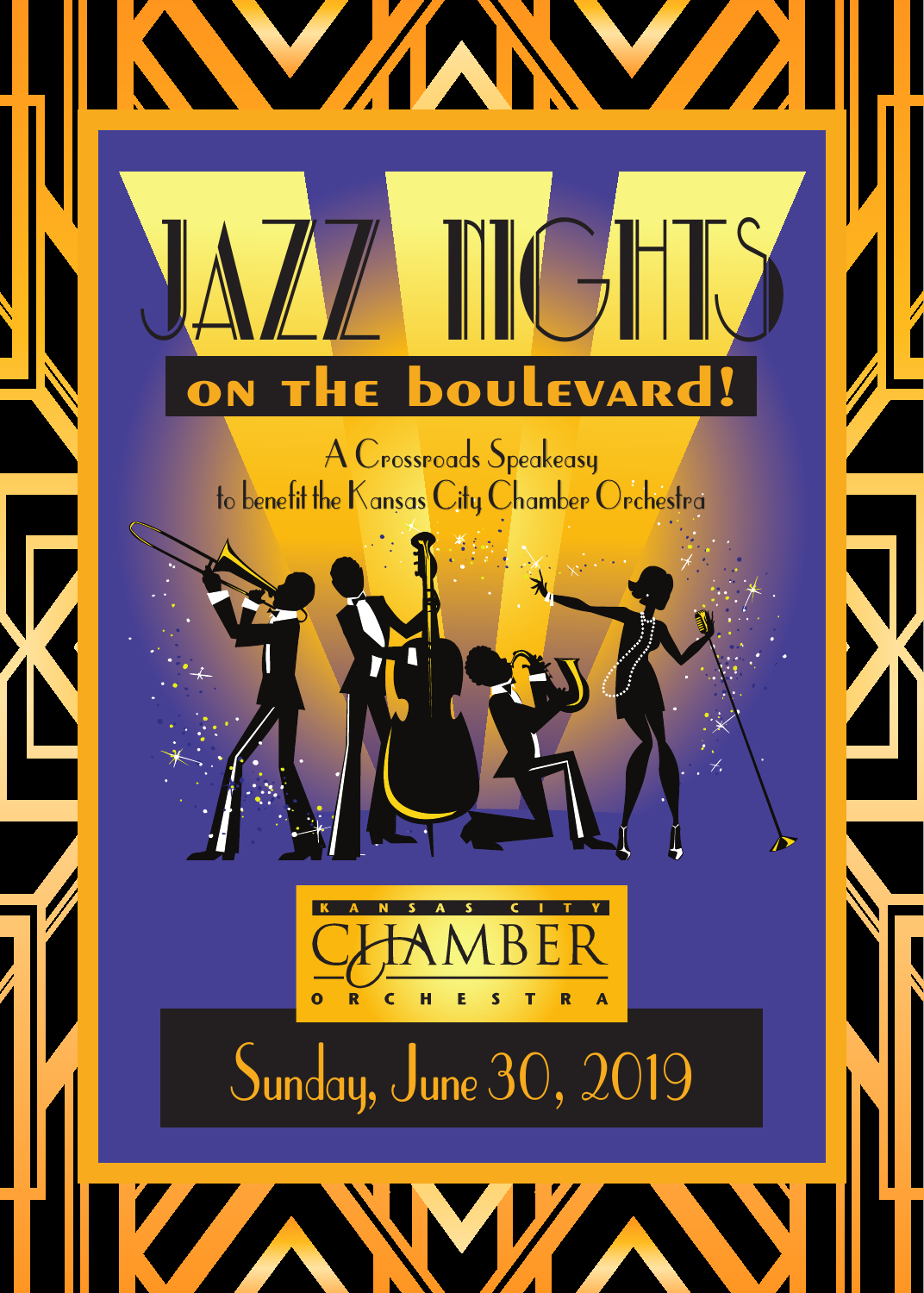Sneak downtown and join us for —

Crazy Cocktails by Tom's Town Back Room Gambling "Check out the Loot" Silent Auction Jumpin' Jazz warm-up

— followed by —

Ritzy dinner with Lazia and the boys Swoon to the tunes of the KCCO Jazz Main Event with some of KC's best!

Prepare to tear up the floor – bring your Mad Money! It's bound to be the Cat's Pajamas!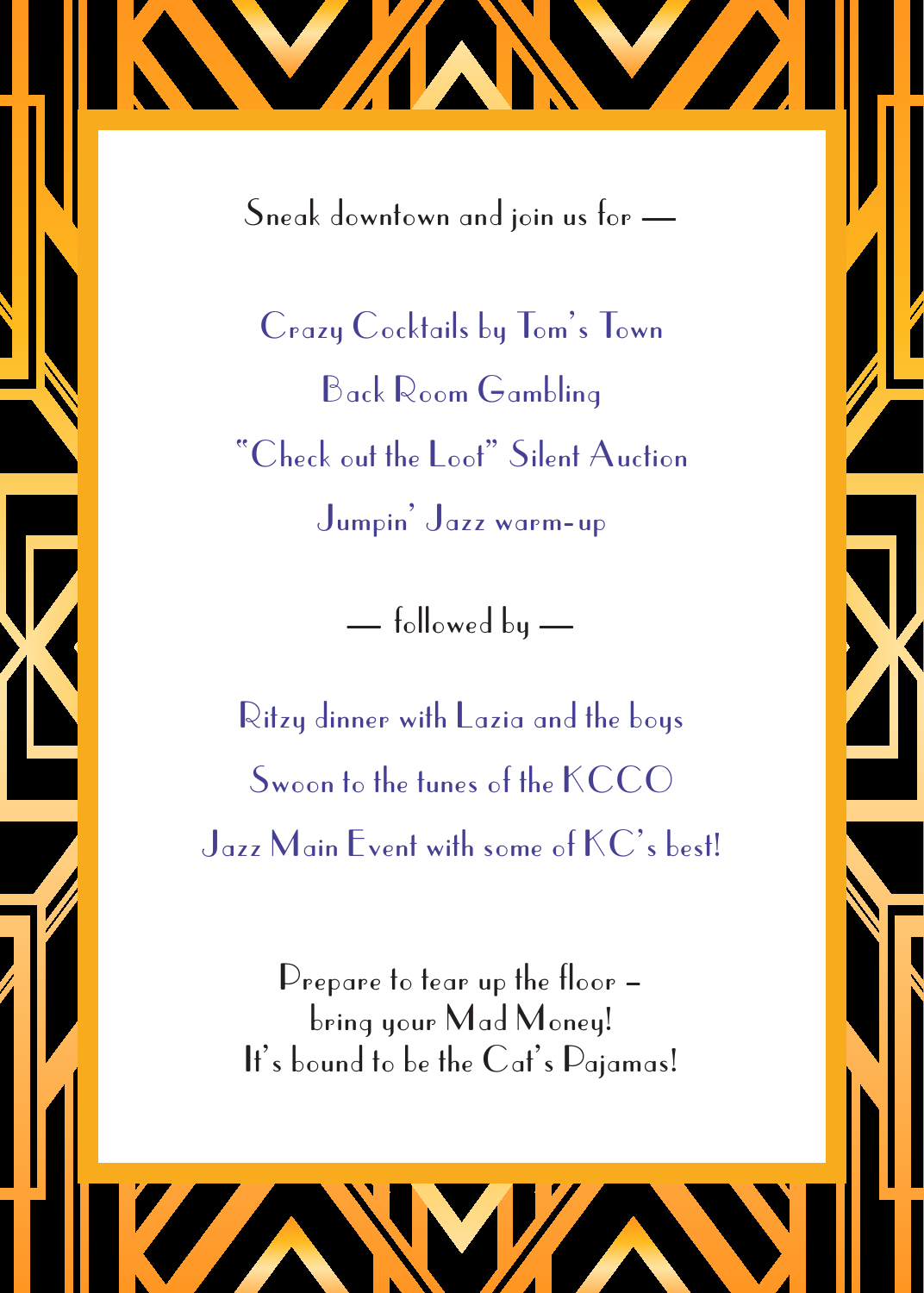Shhh ... it's a Speakeasy!



To Benefit the Kansas City Chamber Orchestra

Sunday, June 30, 2019

Crossroads Hotel 2101 Central Street Kansas City, Missouri

5:30 - 9:30 p.m.

Dress: Art Deco Fashion or your favorite Prohibition era character!

> Please RSVP by June 18 with enclosed card

Tickets \$125 per person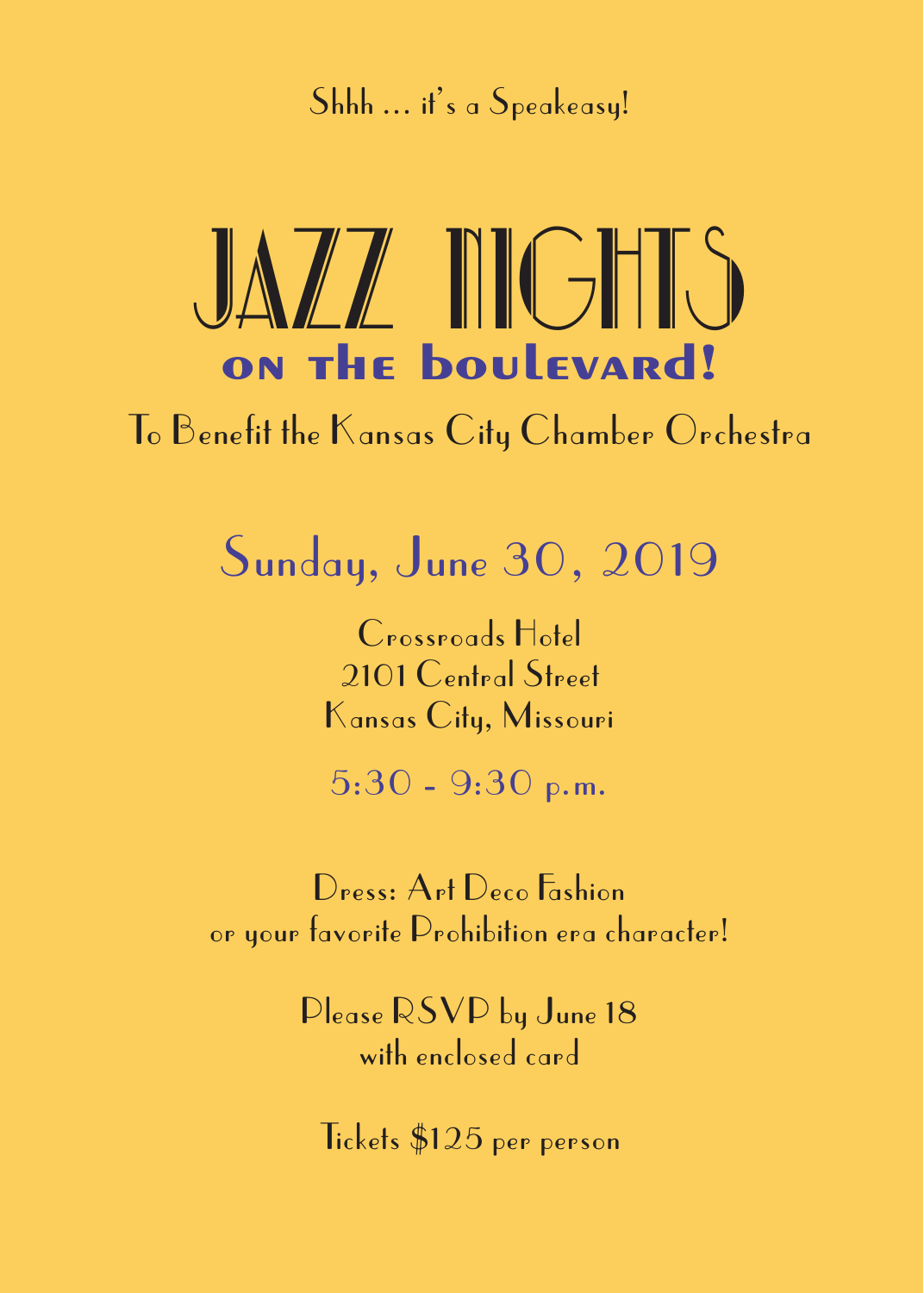**Yes! I/we would like to attend the KCCO** *Jazz Nights on the Boulevard Event!* 

### **TICKET** Levels

\_\_\_\$ **950** – **Jumpin' Jazz Table Host!**  $(table for 8)$ \_\_\_\$ 375 – **Puttin' on the Ritz** (2 Patron tickets) \_\_\_\$ 200 – **Big Spender** (1 patron ticket) **\_\_\_\$ 125** - **Jazz Baby** (1 Jazz Nights ticket)

### **UNDERWRITING Levels**

**– to set the KCCO swingin' through the 2019 -20 Season!** \_\_\_\$**2500** – **The Band Leader** (includes  $8 -$  10 tickets, all patron benefits, and special perks!) \_\_\_\$**1500** – **Speakeasy Big Shot (**patron table for 8 or 9)

## **Yes! I/we would like to attend the KCCO** *Jazz Nights on the Boulevard Event!*

### **TICKET** Levels

\_\_\_\$ **950** – **Jumpin' Jazz Table Host!**  $(table for 8)$ \_\_\_\$ 375 – **Puttin' on the Ritz** (2 Patron tickets) \_\_\_\$ 200 – **Big Spender** (1 patron ticket) **\_\_\_\$ 125** - **Jazz Baby**

(1 Jazz Nights ticket)

**UNDERWRITING Levels – to set the KCCO swingin' through the 2019 - 20 Season!** \_\_\_\$**2500** – **The Band Leader**  $(includes 8 - 10 tickets, patron benefits, and special perhaps!)$ \_\_\_\$**1500** – **Speakeasy Big Shot (**patron table for 8 or 9)

### **Yes! I/we would like to attend the KCCO** *Jazz Nights on the Boulevard Event!*

# **TICKET** Levels

\_\_\_\$ **950** – **Jumpin' Jazz Table Host!**  $(table for 8)$ \_\_\_\$ 375 – **Puttin' on the Ritz** (2 Patron tickets) \_\_\_\$ 200 – **Big Spender** (1 patron ticket) **\_\_\_\$ 125** - **Jazz Baby**

(1 Jazz Nights ticket)

### **UNDERWRITING Levels**

**– to set the KCCO swingin' through the 2019 -20 Season!** \_\_\_\$**2500** – **The Band Leader**  $(includes 8 - 10 tickets, all patron benefits,$ and special perks!) \_\_\_\$**1500** – **Speakeasy Big Shot (**patron table for 8 or 9)

# **Yes! I/we would like to attend the KCCO** *Jazz Nights on the Boulevard Event!*

# **TICKET** Levels

\_\_\_\$ **950** – **Jumpin' Jazz Table Host!** (table for 8) \_\_\_\$ 375 – **Puttin' on the Ritz** (2 Patron tickets) \_\_\_\$ 200 – **Big Spender** (1 patron ticket) **\_\_\_\$ 125** - **Rising Star** (1 Jazz Nights ticket)

### **UNDERWRITING Levels**

**– to set the KCCO swingin' through the 2019 -20 Season!** \_\_\_\$**2500** – **The Band Leader's Table**  $(includes 8 - 10 tickets, patron benefits, and special perhaps!)$ \_\_\_\$**1500** – **Speakeasy Big Shot (**patron table for 8 or 9)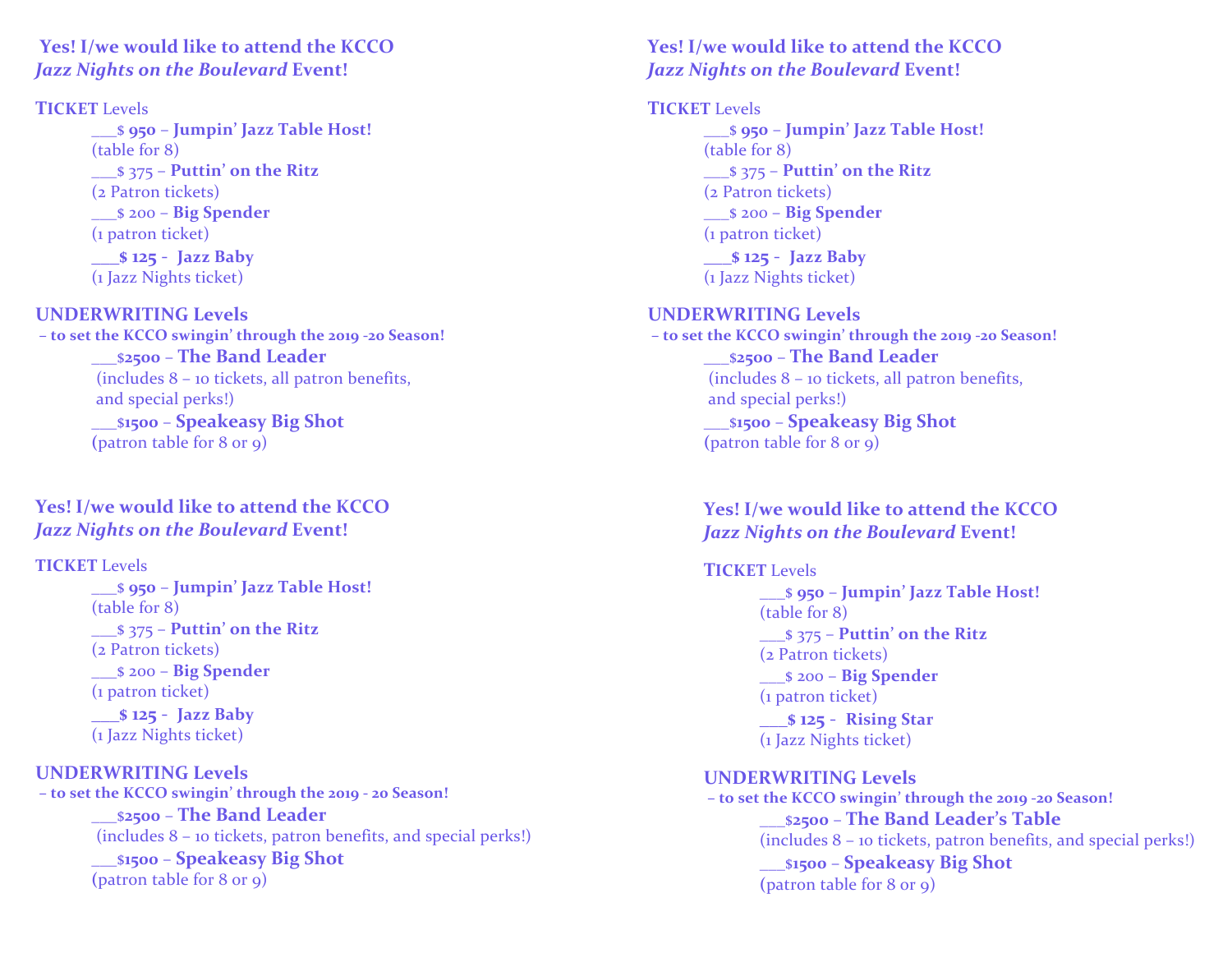| Address: National Address: National Address: National Address: National Address: National Address: National Address: National Address: National Address: National Address: National Address: National Address: National Addres |                                                                                                                                                                                                                                |                                                                                               | Name(s):                                                                                                                                                                                                                       |
|--------------------------------------------------------------------------------------------------------------------------------------------------------------------------------------------------------------------------------|--------------------------------------------------------------------------------------------------------------------------------------------------------------------------------------------------------------------------------|-----------------------------------------------------------------------------------------------|--------------------------------------------------------------------------------------------------------------------------------------------------------------------------------------------------------------------------------|
|                                                                                                                                                                                                                                |                                                                                                                                                                                                                                |                                                                                               |                                                                                                                                                                                                                                |
|                                                                                                                                                                                                                                | Phone: Email: Email: Email: 2007. [2016] [2016] [2016] [2016] [2016] [2016] [2016] [2016] [2016] [2016] [2016] [2016] [2016] [2016] [2016] [2016] [2016] [2016] [2016] [2016] [2016] [2016] [2016] [2016] [2016] [2016] [2016] |                                                                                               |                                                                                                                                                                                                                                |
| Check enclosed OR ______ Charge my credit card:<br>(Payable to Kansas City Chamber Orchestra)                                                                                                                                  |                                                                                                                                                                                                                                | Check enclosed OR ______ Charge my credit card:<br>(Payable to Kansas City Chamber Orchestra) |                                                                                                                                                                                                                                |
|                                                                                                                                                                                                                                |                                                                                                                                                                                                                                |                                                                                               |                                                                                                                                                                                                                                |
|                                                                                                                                                                                                                                |                                                                                                                                                                                                                                |                                                                                               |                                                                                                                                                                                                                                |
| My guests or table companions will be:                                                                                                                                                                                         |                                                                                                                                                                                                                                | My guests or table companions will be:<br><u> 1989 - Johann John Harry (f. 1989)</u>          |                                                                                                                                                                                                                                |
|                                                                                                                                                                                                                                | <u> 1999 - Johann Harry Harry Harry Harry Harry Harry Harry Harry Harry Harry Harry Harry Harry Harry Harry Harry</u>                                                                                                          |                                                                                               |                                                                                                                                                                                                                                |
|                                                                                                                                                                                                                                |                                                                                                                                                                                                                                |                                                                                               | Name(s):                                                                                                                                                                                                                       |
|                                                                                                                                                                                                                                |                                                                                                                                                                                                                                |                                                                                               |                                                                                                                                                                                                                                |
|                                                                                                                                                                                                                                | Phone: Email: Email: Email: 2007. [2016] [2016] [2016] [2016] [2016] [2016] [2016] [2016] [2016] [2016] [2016] [2016] [2016] [2016] [2016] [2016] [2016] [2016] [2016] [2016] [2016] [2016] [2016] [2016] [2016] [2016] [2016] |                                                                                               | Phone: Email: Email: Email: 2007. [2016] [2016] [2016] [2016] [2016] [2016] [2016] [2016] [2016] [2016] [2016] [2016] [2016] [2016] [2016] [2016] [2016] [2016] [2016] [2016] [2016] [2016] [2016] [2016] [2016] [2016] [2016] |
| Check enclosed OR ______ Charge my credit card:<br>(Payable to Kansas City Chamber Orchestra)                                                                                                                                  |                                                                                                                                                                                                                                | Check enclosed OR ______ Charge my credit card:<br>(Payable to Kansas City Chamber Orchestra) |                                                                                                                                                                                                                                |
|                                                                                                                                                                                                                                | Credit Card #: Card #: Exp. Date:                                                                                                                                                                                              |                                                                                               | Credit Card #: Exp. Date:                                                                                                                                                                                                      |
|                                                                                                                                                                                                                                | 3/4 digit CVC code                                                                                                                                                                                                             |                                                                                               | 3/4 digit CVC code                                                                                                                                                                                                             |
| My guests or table companions will be:                                                                                                                                                                                         |                                                                                                                                                                                                                                | My guests or table companions will be:                                                        |                                                                                                                                                                                                                                |
|                                                                                                                                                                                                                                |                                                                                                                                                                                                                                |                                                                                               |                                                                                                                                                                                                                                |
|                                                                                                                                                                                                                                |                                                                                                                                                                                                                                |                                                                                               |                                                                                                                                                                                                                                |
|                                                                                                                                                                                                                                |                                                                                                                                                                                                                                |                                                                                               |                                                                                                                                                                                                                                |